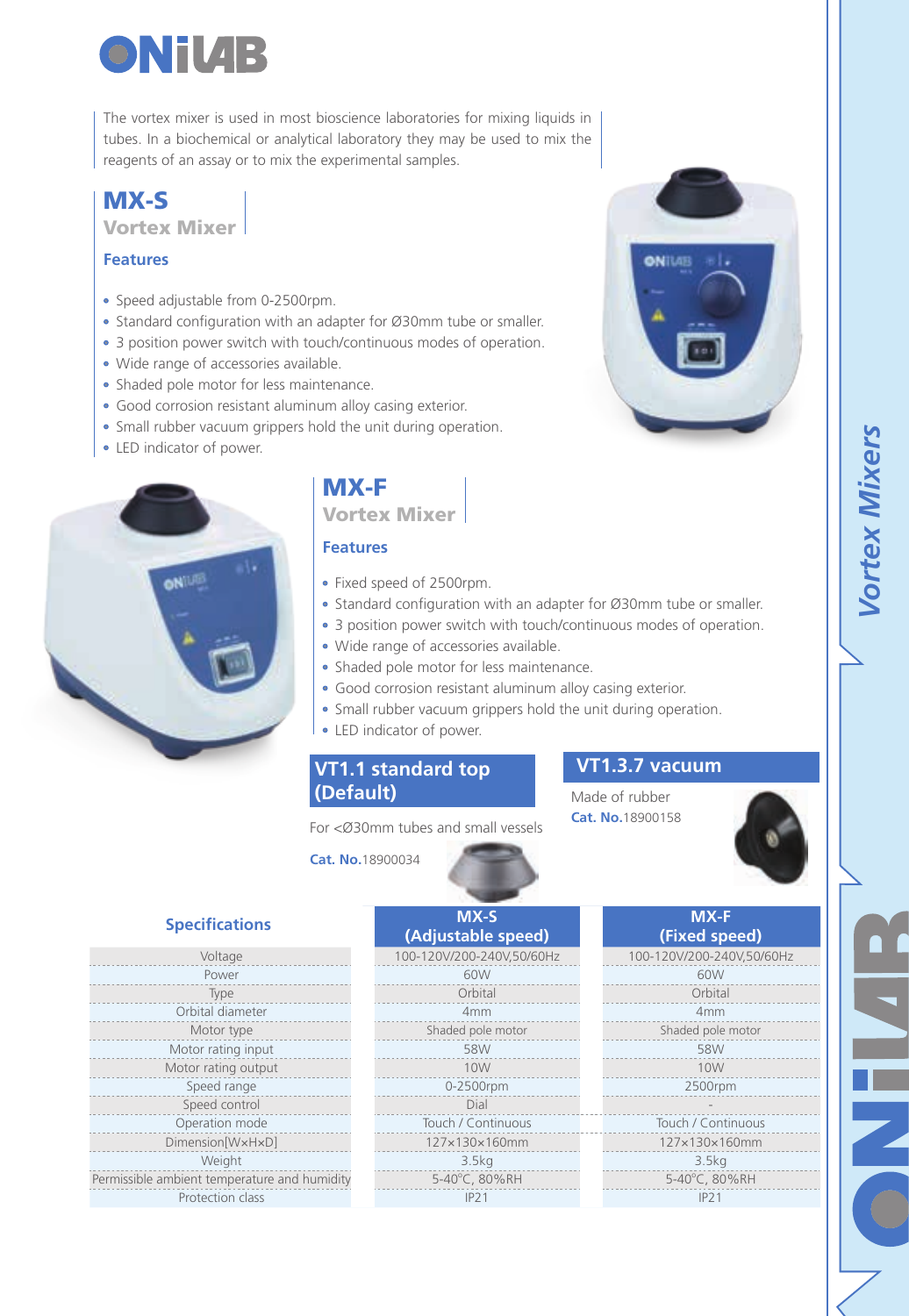



**VT1.2 Tube holding rod** used with tube adapters **Cat. No.** 18900044

**VT1.3.1 tube adapter** With 48 holes for Ø6mm test tubes



**VT1.3 Universal top plate** Ø 100mm **Cat. No.**18900035



**VT1.3.2 tube adapter**<br>With 15 holes for Ø10mm test tubes **Cat. No.**18900021



**Cat. No.**18900020

**VT1.3.3 tube adapter** With 12 holes for Ø12mm test tubes **Cat. No.**18900022



**VT1.3.4 tube adapter** With 8 holes for Ø16mm test tubes **Cat. No.**18900023



**VT1.3.5 tube adapter** With 8 holes for Ø20mm test tubes **Cat. No.**18900024

### **Application of accessories**

| <b>Accessories</b> | <b>Adjustable speed model</b><br>$(0-2500$ rpm $)$ |                                     |  |  |
|--------------------|----------------------------------------------------|-------------------------------------|--|--|
|                    | Touch mode<br>(High speed area)                    | Continuous mode<br>(Low speed area) |  |  |
| VTI.1              | Υ                                                  | Y                                   |  |  |
| $VT1.2 + VT1.3.1$  | Υ                                                  |                                     |  |  |
| $VT1.2 + VT1.3.2$  | Y                                                  |                                     |  |  |
| $VT1.2 + VT1.3.3$  | Y                                                  |                                     |  |  |
| $VT1.2 + VT1.3.4$  | Y                                                  |                                     |  |  |
| $VT1.2 + VT1.3.5$  | Y                                                  |                                     |  |  |
| $VT1.3 + VT1.3.6$  | Y                                                  |                                     |  |  |
| $VT1.3 + VT1.3.1$  |                                                    | Υ                                   |  |  |
| $VT1.3 + VT1.3.2$  |                                                    | Y                                   |  |  |
| $VT1.3 + VT1.3.3$  |                                                    | Y                                   |  |  |
| $VTI.3 + VT1.3.4$  |                                                    | Y                                   |  |  |
| $VT1.3 + VT1.3.5$  |                                                    | Y                                   |  |  |



**VT1.3.6 plateform pad** for <Ø99mm tubes and small vessels **Cat. No.**18900043